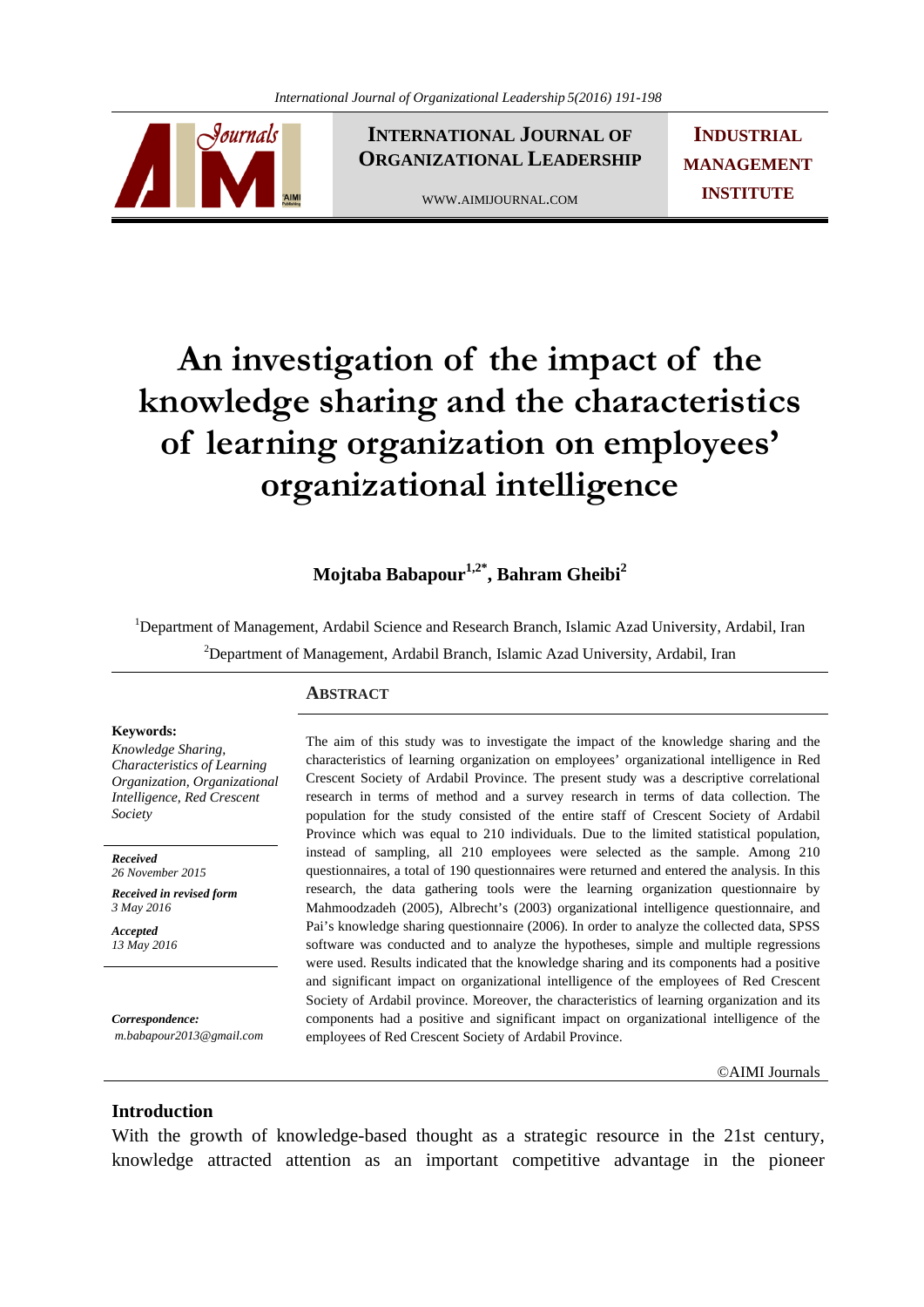organizations. Therefore, in recent times, many scientists of management and organization science have initiated some activities to systematize knowledge usage in government organizations through developing a new field in management under the title of "knowledge management in government organizations". Gaining competitive advantage is one of the characteristics of knowledge and it must be noticed that knowledge management is of greater value than knowledge (King, 2005).

 One of the strategic steps in knowledge management is knowledge sharing. In fact, the organizations must manage and bring the appropriate type of knowledge related to their processes under control. Moreover, they must consider knowledge as an important resource for developing and keeping competitive advantage in the organization and especially pay attention to knowledge sharing to improve the performance of government organization's processes in the competitive environment (Han, & Anantatmula, 2007).

 Knowledge sharing is defined as the culture of knowledge-based interactions which includes the exchange of tacit and explicit knowledge, experience, and skills of employees in the organizational units or in the whole organization (Pai, 2006).

 If the personalized knowledge is not shared, the employees will enter the learning process separately and will show no tendency to share their knowledge with other members (MacNeil, 2003). In fact, knowledge sharing can simultaneously influence personal abilities and organizational competence and improve the ability of organization's intellectual capitals in the field of human and organization capitals (Magnier-Watanabe & Senoo, 2008).

 The variables of learning organization and organizational intelligence are investigated separately and through other variables. However, knowledge sharing and organizational learning in the learning organization and the impact of these two variables on organizational intelligence must be studied.

 The main question of the present study is that what impacts do knowledge sharing and the characteristics of learning organization have on organizational intelligence of employees of Red Crescent Society of Ardabil Province?

#### **The Literature Review**

The organization's approach as a learning system was first proposed in early 20th century. When the management realities are stated and measured for a manager, they can easily transfer their learning to the other individuals and hence increase the efficiency of the organization. In 1950, the approach of learning organizations was amended and reviewed by theorists like Richard Cyert, James March, and Herbert Simon. According to most researches, the concept of learning organization has attracted countless attention of researches and leaders of the organizations. From 1980s, experts such as Pedler, Argyris, Schon, Marsick, Watkins, and Gephardt entered the field of learning organization and each one adopted a particular approach and defined this concept. However, everyone acknowledges that the book by Peter Senge under the title of "The fifth discipline: The art and practice of learning organization" is the most important intellectual process of this paradigm and Senge is the founder of scientific thinking of learning organization in previous years.

 Senge (1990) presented a conceptual definition of learning organization as an environment where people continually expand their capacity to create the results they truly desire, where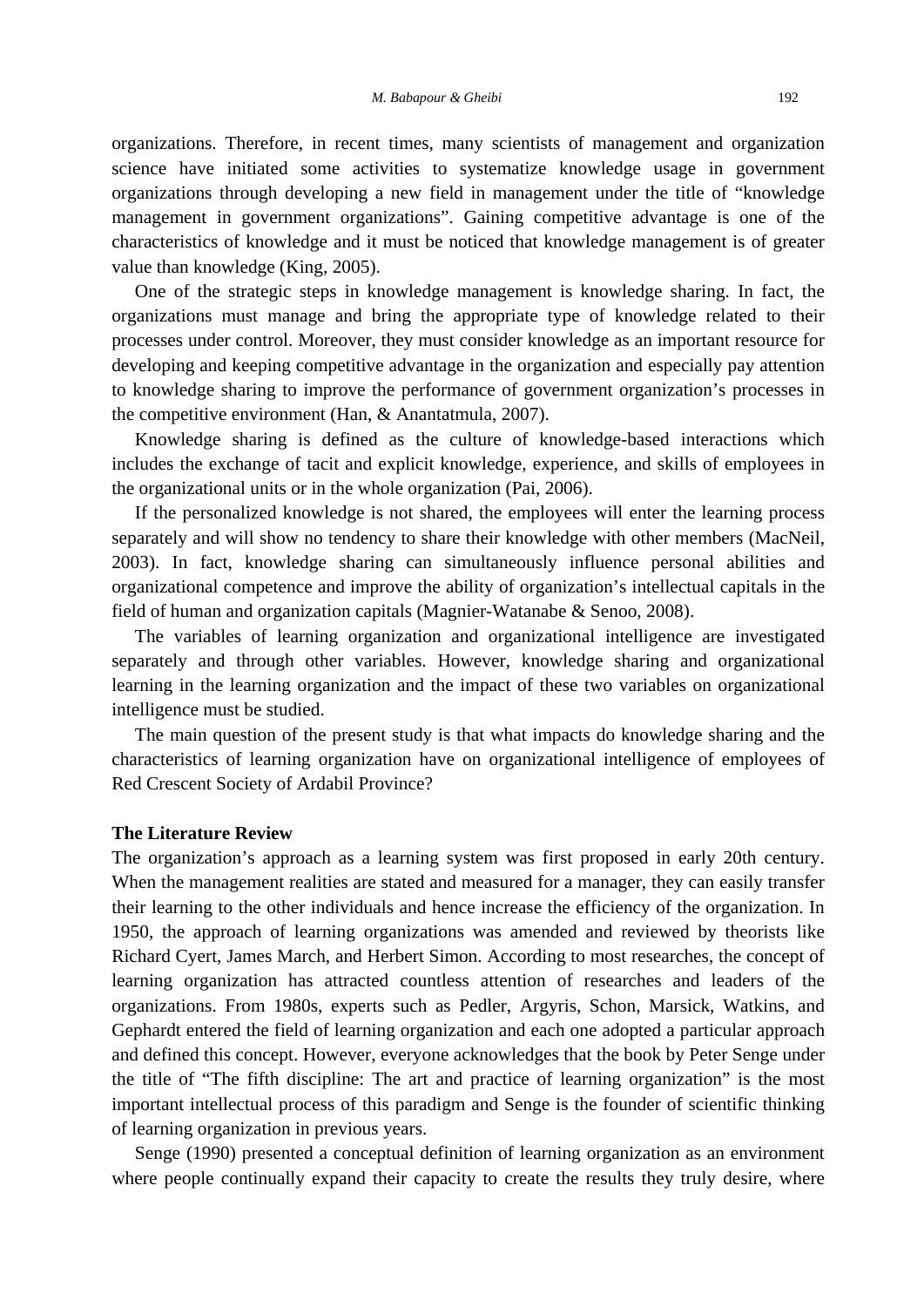new and expansive patterns of thinking are nurtured, where collective aspiration is set free, and where people are continually learning to see the whole together. According to Senge, the five components of learning organization are personal mastery, mental models, shared vision, team learning, and systems thinking are the intended components of learning organization in this research.

 Albercht (2003), the writer and designer of organizational intelligence, defines organizational intelligence as the organization's capacity of mental faculty to carry responsibility which includes seven components, namely strategic vision, shared fate, appetite for change, heart, alignment congruence, knowledge deployment, and performance pressure which are the intended components of organizational intelligence in this research.

 Since today's organizations are facing challenges, paying attention to the organizational intelligence process in order to further improve the performance and growth through investigating and promoting strategic vision, shared fate, appetite for change, heart, alignment congruence, knowledge deployment and performance pressure which are the dimensions of organizational intelligence is vital. Simic (2005) defined organizational intelligence as the thoughtful ability of an organization for solving its problems. His emphasis is on the combination of human and his technical ability for solving organizational matters. Halal (1998) believes that organizational intelligence is the capacity of an organization in creating knowledge and strategically utilizing it to adapt it to the surrounding environment. According to Yolles (2005), the concept of organizational intelligence includes detailed paradigms like organizational learning and knowledge management.

#### **Method**

The present study was a descriptive correlational research in terms of method and a survey research in terms of data collection. The aim of the current study was to investigate the impact of the knowledge sharing and the characteristics of learning organization on employees' organizational intelligence. The population for the study consisted of the entire staff of Crescent Society of Ardabil Province which was equal to 210 individuals. Following this, due to the limited statistical population the whole statistical population were selected as the sample of the study. Among 210 questionnaires, 190 questionnaires were returned and entered the analysis.

 In this research, the data was gathered first through library method and using special cards and then through field method and using questionnaire. The tools for data collection involved three questionnaires: The learning organization questionnaire by Mahmoodzadeh (2005) which includes 25 questions and five-point Likert scale and measures the five dimensions of learning organization; the organizational intelligence questionnaire by Albrecht (2003) which includes 49 questions and five-point Likert scale and measures the seven dimensions of organizational intelligence; and the knowledge sharing questionnaire by Pai (2006) which includes 15 questions and five-point Likert scale and measures the dimensions of knowledge sharing.

### **The Validity and Reliability of the Questionnaire**

In order to measure the validity of the questionnaires, content validity was adopted. In other words, the questionnaires were distributed among the professors and their opinions about the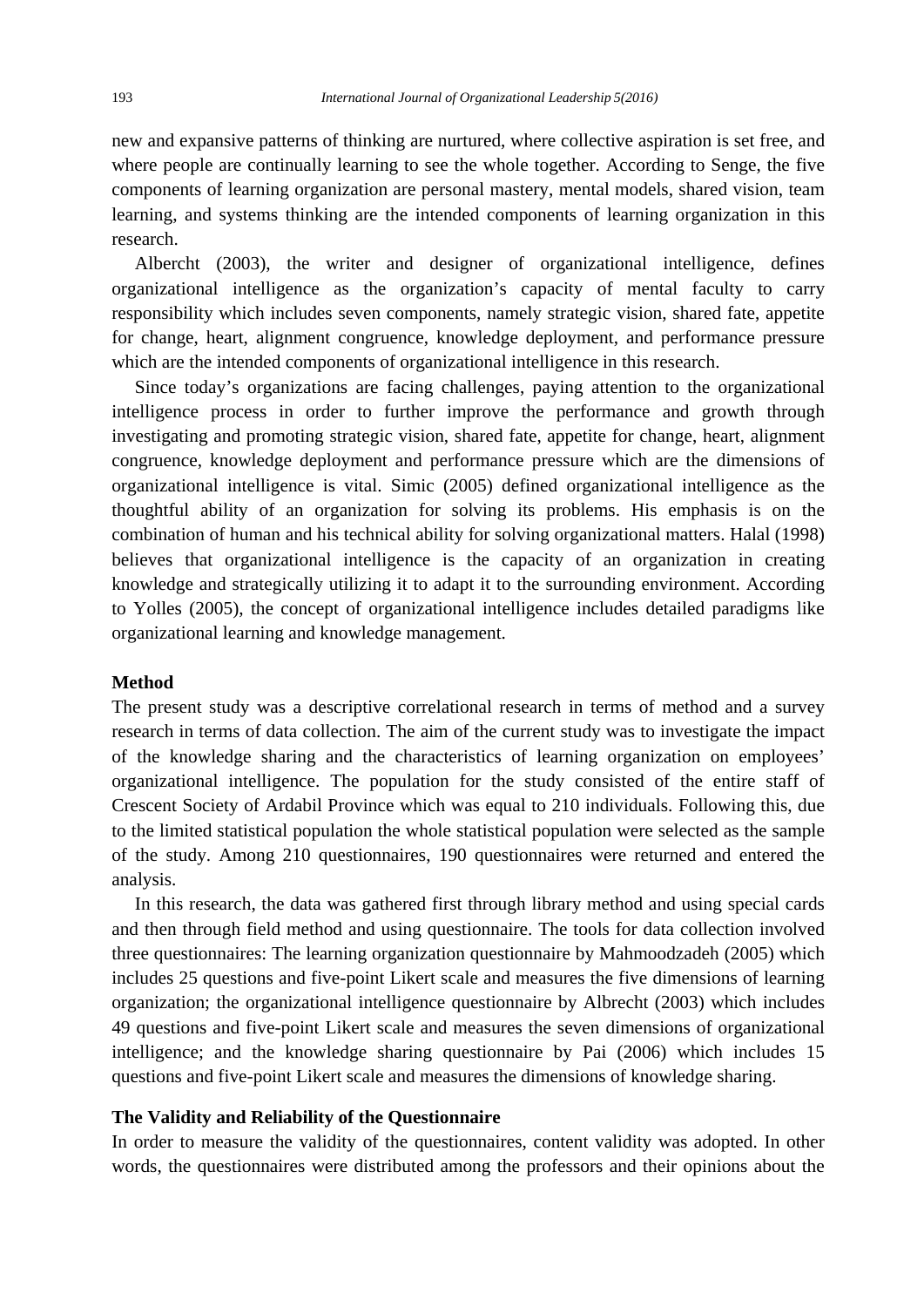quality of the questionnaires as a valuable tool for measuring the variables were asked. Finally, they confirmed the questionnaires. To measure the reliability of the questionnaires, Cronbach's Alpha was used. Knowledge sharing contained 15 questions, the characteristics of learning organization had 25 questions, and organizational intelligence involved 49 questions and their Cronbach's alphas were 0.79, 0.81, and 0.86, respectively.

### **Results**

In order to analyze the data, SPSS software was used. At first, descriptive statistics which include frequency tables and different diagrams to investigate demographic variables (statistical samples and target population) were used. Then, simple and multiple regressions were conducted to analyze the hypotheses. In the current study, 89.47 per cent of participants were men and 10.53 per cent were women. In addition, 10 per cent of participants were under 30 years old, 29.47 per cent, 44.74 per cent, and 15.78 percent were between 30 to 40 years old, 41 to 50 years old, and over 50 years old, respectively. Considering the education, 30 per cent were diploma or under diploma, 14.74 per cent had associate degree, and 50.52 per cent, 3.69 per cent, and 1.05 per cent had BA, MA, and PhD degrees, respectively.

 Table 1 shows the summary of the regression model of the knowledge sharing impact on organizational intelligence.

#### Table 1

*The Summary of the Regression Model of the Knowledge Sharing Impact on Organizational Intelligence* 

| <b>Correlation Coefficient</b> | Coefficient of Determination | Adjusted Coefficient of Determination | Durbin-Watson |
|--------------------------------|------------------------------|---------------------------------------|---------------|
| 0.665                          | 0.442                        | 0.427                                 | 1.718         |

 According to Table 1, the correlation coefficient of the knowledge sharing and its dimensions with organizational intelligence is equal to 0.66 and the coefficient of determination is 0.44. If Durbin-Watson statistic is between 1.5 and 2.5, there will be no correlation between errors. Since Durbin-Watson statistic is equal to 1.71, it can be concluded that there is no correlation between errors.

Table 2

*The Results of Multiple Regression of the Knowledge Sharing Impact on Organizational Intelligence* 

| Predictor Variable           | Non-Standard Coefficients |           | <b>Standard Coefficient</b> |       | P     |
|------------------------------|---------------------------|-----------|-----------------------------|-------|-------|
|                              | B                         | <b>SE</b> | <b>BETA</b>                 |       |       |
| <b>Fixed Value</b>           | 69.934                    | 6.996     |                             | 9.996 | 0.000 |
| Sequential Knowledge Sharing | 2.511                     | 1.097     | 0.265                       | 2.289 | 0.023 |
| Explicit Knowledge Sharing   | 3.345                     | 1.529     | 0.313                       | 2.187 | 0.030 |
| Tacit Knowledge Sharing      | 4.372                     | 1.865     | 0.394                       | 2.345 | 0.020 |
| Strategic Knowledge Sharing  | 7.682                     | 1.513     | 0.641                       | 5.076 | 0.000 |
| Knowledge Sharing            | 2.878                     | 0.998     | 0.704                       | 6.881 | 0.002 |

 Table 2 represents the results of multiple regression of the knowledge sharing impact on organizational intelligence. According to Table 2, since the significance level is less than 0.01, thus the knowledge sharing has a positive and significant impact on employees' organizational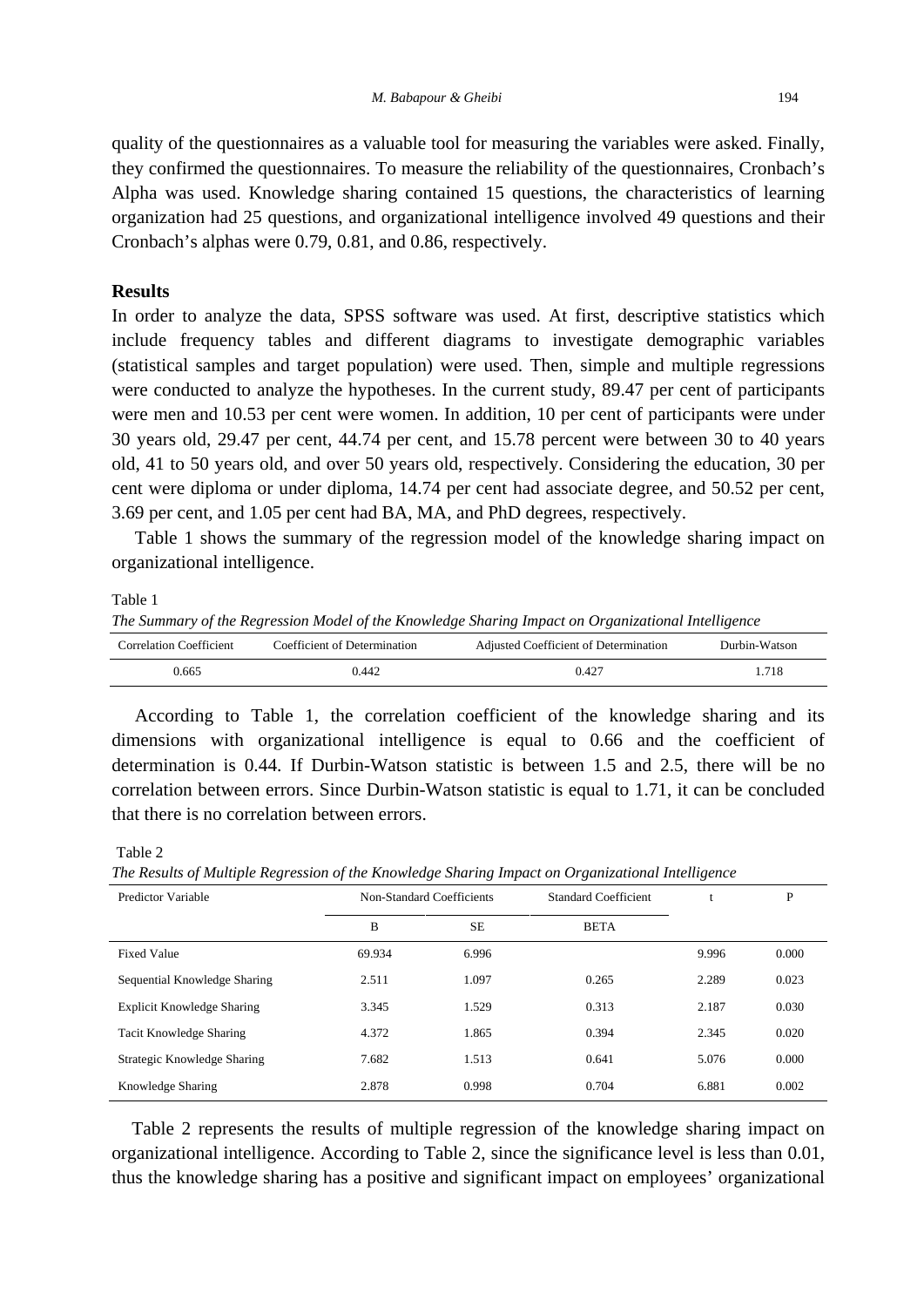intelligence. Moreover, BETA indicates that sequential knowledge sharing (0.26), explicit knowledge sharing (0.31), tacit knowledge sharing (0.39), strategic knowledge sharing (0.64), and knowledge sharing (0.70) predict the changes of organizational intelligence.

Table 3 *The Regression Model Summary of the Characteristics of Learning Organization Impact on Organizational Intelligence*  Correlation Coefficient Coefficient of Determination Adjusted Coefficient of Determination Durbin-Watson

| <b>Correlation Coefficient</b> | Coefficient of Determination | Adjusted Coefficient of Determination | Durbin-Watson |
|--------------------------------|------------------------------|---------------------------------------|---------------|
| 0.716                          | 0.513                        | 0.500                                 | .791          |
|                                |                              |                                       |               |

 Table 3 exhibits the regression model summary of the characteristics of learning organization impact on organizational intelligence. According to Table 3, the correlation coefficient of the characteristics of learning organization with organizational intelligence is equal to 0.71 and the coefficient of determination is 0.51. If Durbin-Watson statistic is between 1.5 and 2.5, there will be no correlation between errors. Since Durbin-Watson statistic is equal to 1.79, it can be concluded that there is no correlation between errors. Table 4 presents the results of the multiple regression of the characteristics of learning organization impact on organizational intelligence.

Table 4

*The Results of the Multiple Regression of the Characteristics of Learning Organization Impact on Organizational Intelligence* 

| Predictor variable                           | Non-standard Coefficients |           | Standard coefficient | t     | P     |
|----------------------------------------------|---------------------------|-----------|----------------------|-------|-------|
|                                              | B                         | <b>SE</b> | <b>BETA</b>          |       |       |
| <b>Fixed Value</b>                           | 53.011                    | 7.356     |                      | 7.207 | 0.000 |
| Mental Model                                 | 1.552                     | 0.700     | 0.263                | 2.218 | 0.028 |
| Shared Vision                                | 3.417                     | 0.992     | 0.350                | 3.446 | 0.001 |
| Learning Ability                             | 3.118                     | 0.912     | 0.287                | 2.850 | 0.001 |
| Team Learning                                | 1.615                     | 0.921     | 0.282                | 2.668 | 0.015 |
| <b>Systems Thinking</b>                      | 2.350                     | 0.802     | 0.340                | 2.636 | 0.007 |
| The Characteristics of Learning Organization | 0.959                     | 0.377     | 0.520                | 2.543 | 0.012 |

 According to Table 4, since the significance level is less than 0.01, it can be concluded that the characteristics of learning organization have a positive and significant impact on employees' organizational intelligence. Moreover, BETA indicates that mental model (0.26), shared vision (0.35), learning ability (0.28), team learning (0.28), systems thinking (0.34), and the characteristics of learning organization (0.52) predict the changes of organizational intelligence.

### **Discussion and Conclusion**

The results of the present study indicated that the knowledge sharing and its components have a positive and significant impact on organizational intelligence of employees of Red Crescent Society of Ardabil Province. Moreover, the characteristics of learning organization and their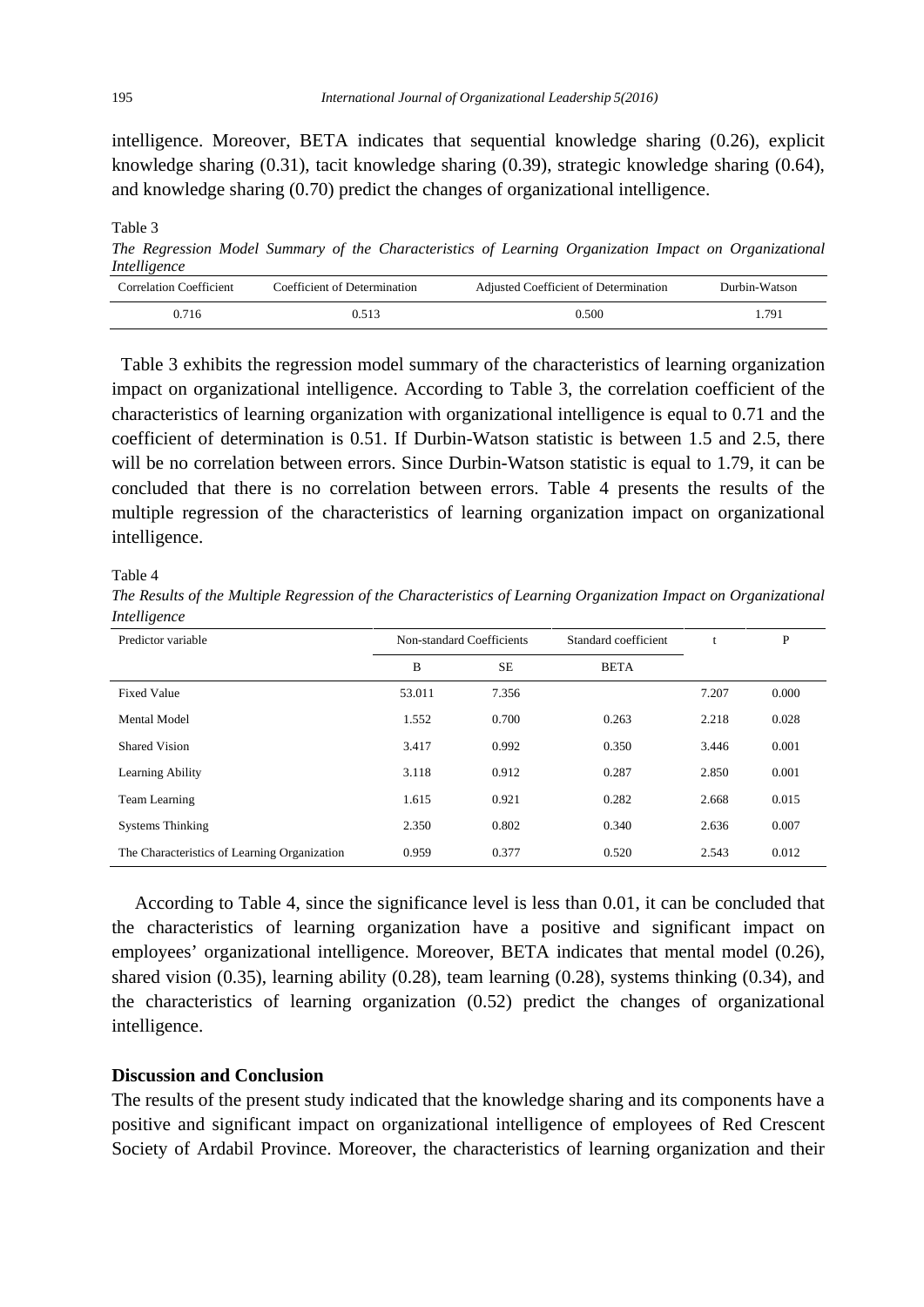components have a positive and significant impact on organizational intelligence of employees of Red Crescent Society of Ardabil Province.

 The findings of this research are in line with the findings of research conducted by Sattari Ghahfarokhi (2007). In this study, the relationship between the sub-system of knowledge management in learning organization and the components of organizational intelligence has been investigated. The results showed that according to the Pearson Correlation Coefficient, there is a positive and significant relationship between the sub-system of knowledge management and organizational intelligence and a positive and significant relationship between the sub-system of knowledge management and all the components of organizational intelligence. Finally, the results of stepwise regression for shared fate in the level of 73.5 indicated that among the components of organizational intelligence, shared fate, knowledge deployment, and alignment congruence could significantly predict the sub-systems of knowledge management in learning organization. In the present study, the impact of the characteristics of learning organization components on organizational intelligence has been investigated.

 The results of this research are also in line with the findings of the research done by Molaeian and Eslamieh (2010). They investigated the relationship between Saipa Company's dimensions of the learning organization and organizational intelligence. According to the results, there is a positive and significant relationship between the components of learning organizations and the components of organizational intelligence of Saipa Company's managers. The results of regression indicated that among the components of learning organization, systems thinking skills, shared vision, personal skills, team learning, and mental model could respectively predict the organizational intelligence of Saipa Company's managers.

 Banisi and Malekshahi (2010) conducted a research under the title of "A study of the relationship between the components of organizational intelligence and learning organization in Islamic Azad University". The results indicated that there is a significant relationship between the components of organizational intelligence (strategic vision, shared fate, appetite for change, heart, alignment congruence, knowledge deployment, and performance pressure) and learning organization.

 In the research conducted by Shariati and Fatehipour (2010) under the title of "Studying the impact of knowledge management on organizational intelligence (case study: Islamic Azad University, Sanandaj Branch)", the results showed that there is a relationship between knowledge management and organizational intelligence. According to the findings, in the present era, dealing with organizational intelligence by means of the existing knowledge is a necessity and utilizing it is one of the most important competitive advantages of business.

 Azizi (2007) have reported positive and significant findings about the relationship between the components of organizational intelligence and the development of organizational knowledge management.

 In the research conducted by Taheri Lari (2010) under the title of "The place of knowledge management in organizational intelligence" in Islamic Azad University, Mashhad Branch, the process of analysis was inductive and through using the findings of reviewing theoretical foundations in the field of knowledge management and organizational intelligence. The results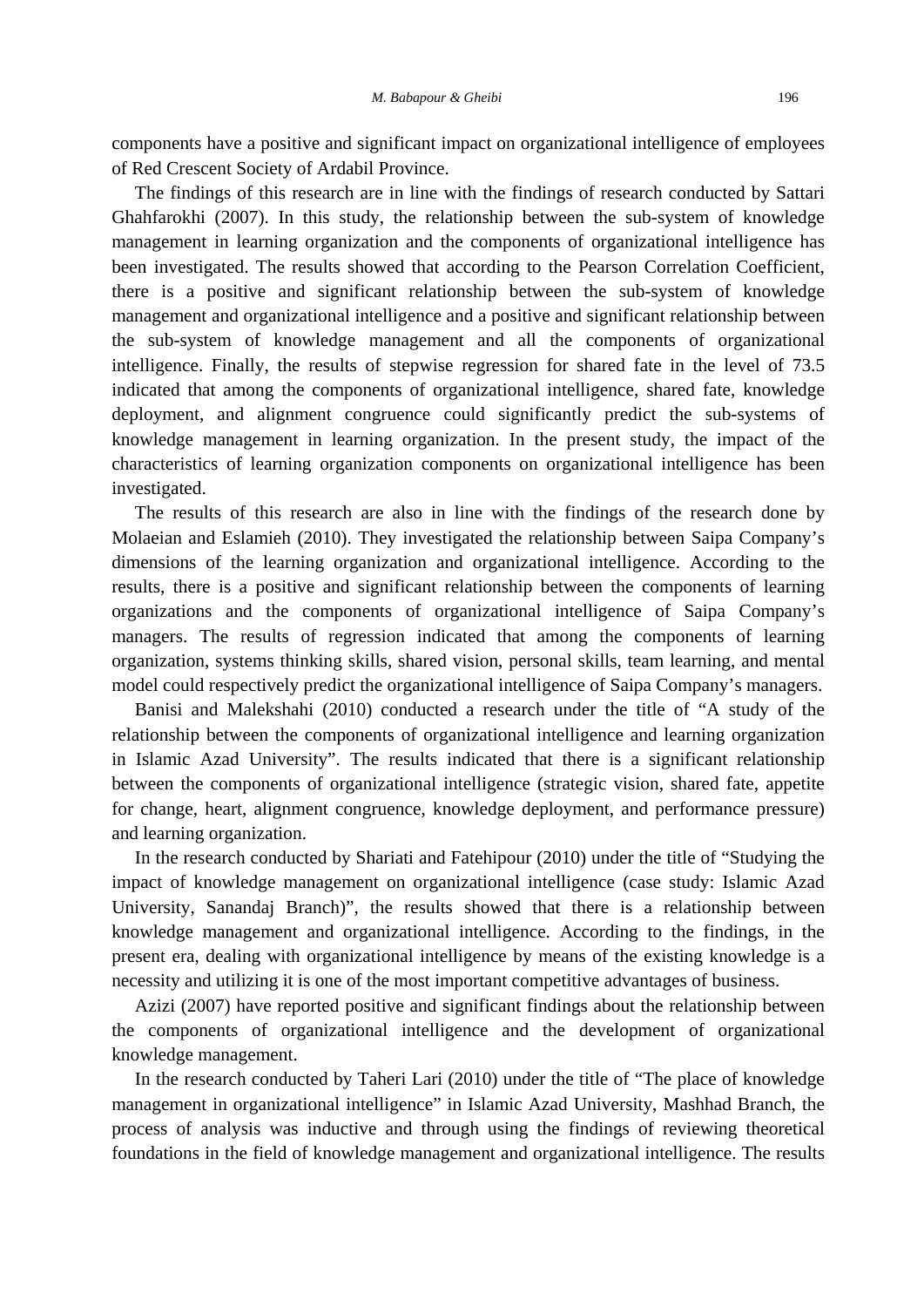demonstrated that there is a close relationship between knowledge management and organizational intelligence.

 In another research by Albrecht (2003) on the relationship between organizational intelligence and knowledge management, he presented a model for organizational intelligence and knowledge management. By combining swarm intelligence of Albrecht and smart and thoughtful managers and leaders, the executive directors can activate the individuals' mental power. This fact is the result of a challenge between organizational intelligence and knowledge management.

 Liao, Fei, and Liu (2008) in a research under the title of "Relationships between knowledge inertia, organizational learning and organization innovation" expressed that first, knowledge inertia impacts on organization innovation with the mediation of organizational learning. Second, when the members of the organization have less knowledge inertia or experience less inertia, the performance of organizational learning will improve.

 According to the results of this study, knowledge sharing has a positive and significant impact on organizational intelligence of employees of Red Crescent Society of Ardabil Province. Therefore, to promote organizational intelligence, it is recommended that the experts of Red Crescent Society of Ardabil Province should step by step write and explain the new knowledge which is used in the organization. Moreover, the newcomers should have an instructor who can show them the right way in the organization. Knowledge should also be distributed informally in Red Crescent Society of Ardabil Province. In addition, there should be regular meetings in the organization on specialized topics and colleagues should repeatedly inform one another about positive experience and successful projects.

 According to the results of the study, the characteristics of learning organization have a positive and significant impact on organizational intelligence of employees of Red Crescent Society of Ardabil Province. Therefore, to develop organizational intelligence, it is recommended that the employees of Red Crescent Society of Ardabil Province redouble their efforts and the strategies of Red Crescent Society of Ardabil Province be evaluated annually. Moreover, the statement of purpose for Red Crescent Society of Ardabil Province should clearly be represented and its managers' attitudes should be towards working. Moreover, all the employees should participate in the programs and achievements of the organization and the structure of Red Crescent Society of Ardabil Province should be proportional to working process. In addition, operational policies should support the mission of Red Crescent Society of Ardabil Province and finally, the professional learning and growth of employees should be encouraged.

#### **References**

- Azizi, A. (2007). *Organizational intelligence and its relationship with the development of organizational knowledge management in Fars Province Organization of Agriculture Jahad* (Unpublished master's thesis). Payame Noor University, Shiraz, Fars.
- Banisi, P., & Malekshahi, A. (2010). A study of the relationship between the components of organizational intelligence and learning organization in Islamic Azad University, Roudehen Branch. *Educational Sciences, 3*(11), 131–142.

Halal, W. E. (1998). Organizational intelligence: What is it, and how can managers use it? *Knowledge Management Review, 1*, 20–25.

Albrecht, K. (2003). *Organizational intelligence survey preliminary assessment Australian managers.* Australian Institute of Management. Retrieved from http://www.aim.com.au.